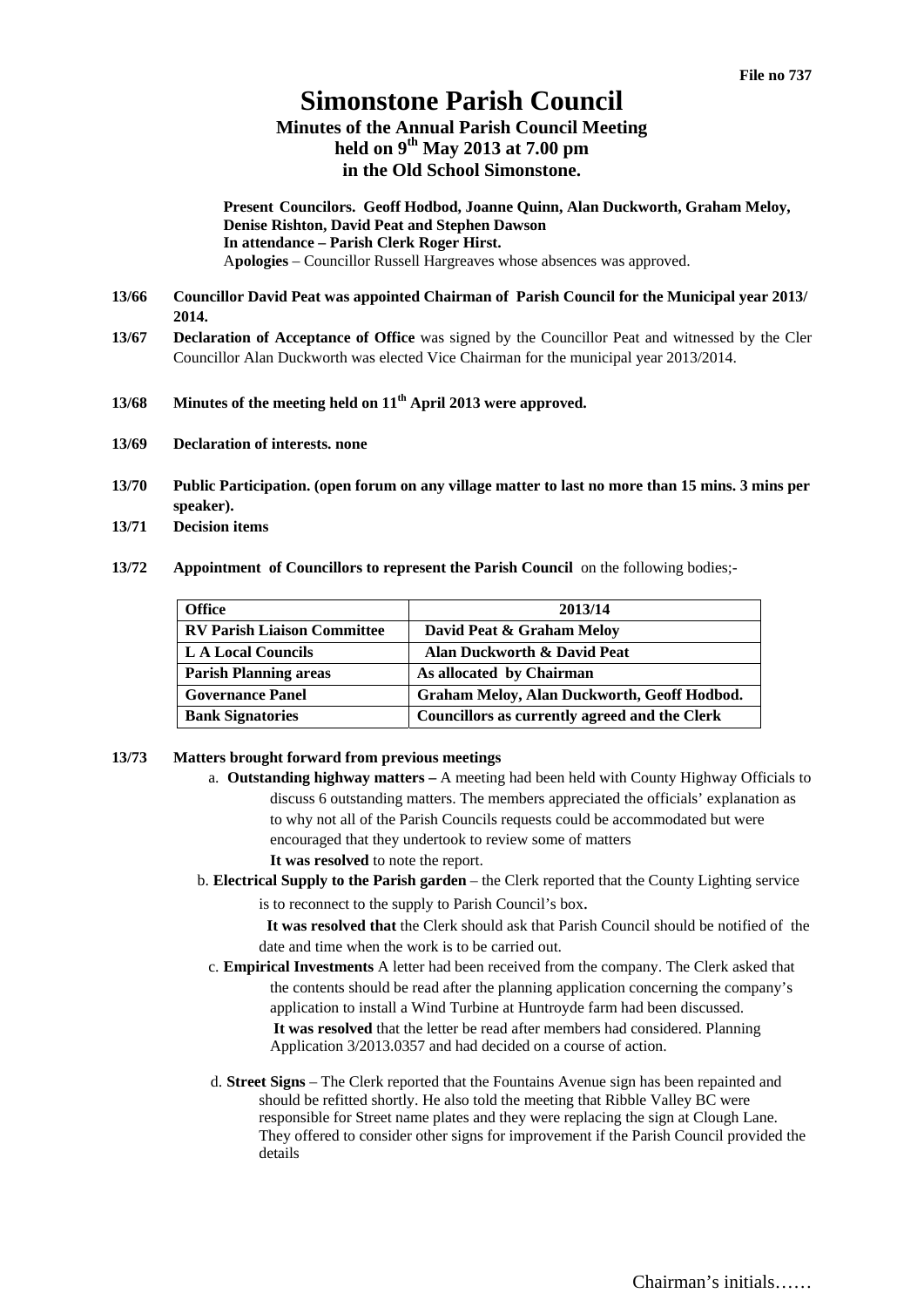- **It was resolved** that members should let the Clerk know of sign that were in need of renovation by the  $31<sup>st</sup>$  May for inclusion on the list to be provided to Ribble
- Valley for consideration. e. **Lengthmans' Scheme**. Councillor Duckworth described the scheme that was available for the Parish Council to join. He told the meeting that Parish Councils who were members of the scheme were receiving grant aid for various improvements in their localities leading to them making substantial savings which otherwise may be missed. **It was resolved** to consider the matter at the next Parish Council meeting when Coun Duckworth would obtain more details outling the costs and benefits of the scheme.

#### **13/74 Matters raised by members**

a. **Denise Rishton –** reported that she had received a response from County Councillor Albert Atkinson to her complaint concerning litter on Shuttleworth Link verges and the lack of a footpath on Blackburn Road near Dean Brook Bridge. She was pleased to report that the Verges had been cleared but that unfortunately there was insufficient room on the bridge to provide a footpath but a traffic island had been installed to enable pedestrians to cross the road at the bridge to a make it safer crossing point. **It was resolved to note the report.**

#### b. **Coun Hodbod-**.

i **Purchase of two grit bins** oneto be placed on the junction of Harewood Ave and Dawson Avenue, and one to be placed at the junction of Westminster Ave and Furness Ave. The Clerk reported that a request had been forwarded to the County Highways to install the Grit bins and a that the request would be considered along with similar requests and we would be informed of the outcome in due course.

#### **It was resolved to note the report.**

ii **Prize** for the best kept garden competition 2013.

**It was resolved that** a £20 gift voucher be purchased from the local garden centre.

iii **Footpath** Harewood Ave to School Lane. Coun. Hodbod suggested that the path be improved to provide a safer route and a more convenient route to School which would help to reduce the congestion on School Lane, by giving parents the option of using Harewood avenue for car parking whilst they take their children to School.

> **It was resolved to** request LCC to assist in improving the footpath and to inform the School of the Parish Councils suggestion.

#### **13/75 Working Party report-**

- a. **Parish Plans** Coun Dawson reported that work was continuing on developing a draft consultative documents so that a meeting with members could be held to consider it as the basis of the final Public Consultation Document. **It was resolved** to note the report.
- b. **War Memorial working party.** Clerk reported that Blackburn Diocese had been informed of the Working Group wishes to record the missing names on the War memorial and he had asked if there were any procedural matters required to achieve the Group's objectives.

**It was resolved** to note the report.

c. **Governance** –The Parish Councils Standing Orders are in the process of being updated and the mandatory model orders have been assembled and distributed to the working group based on the NALC/SLCC 2011 model.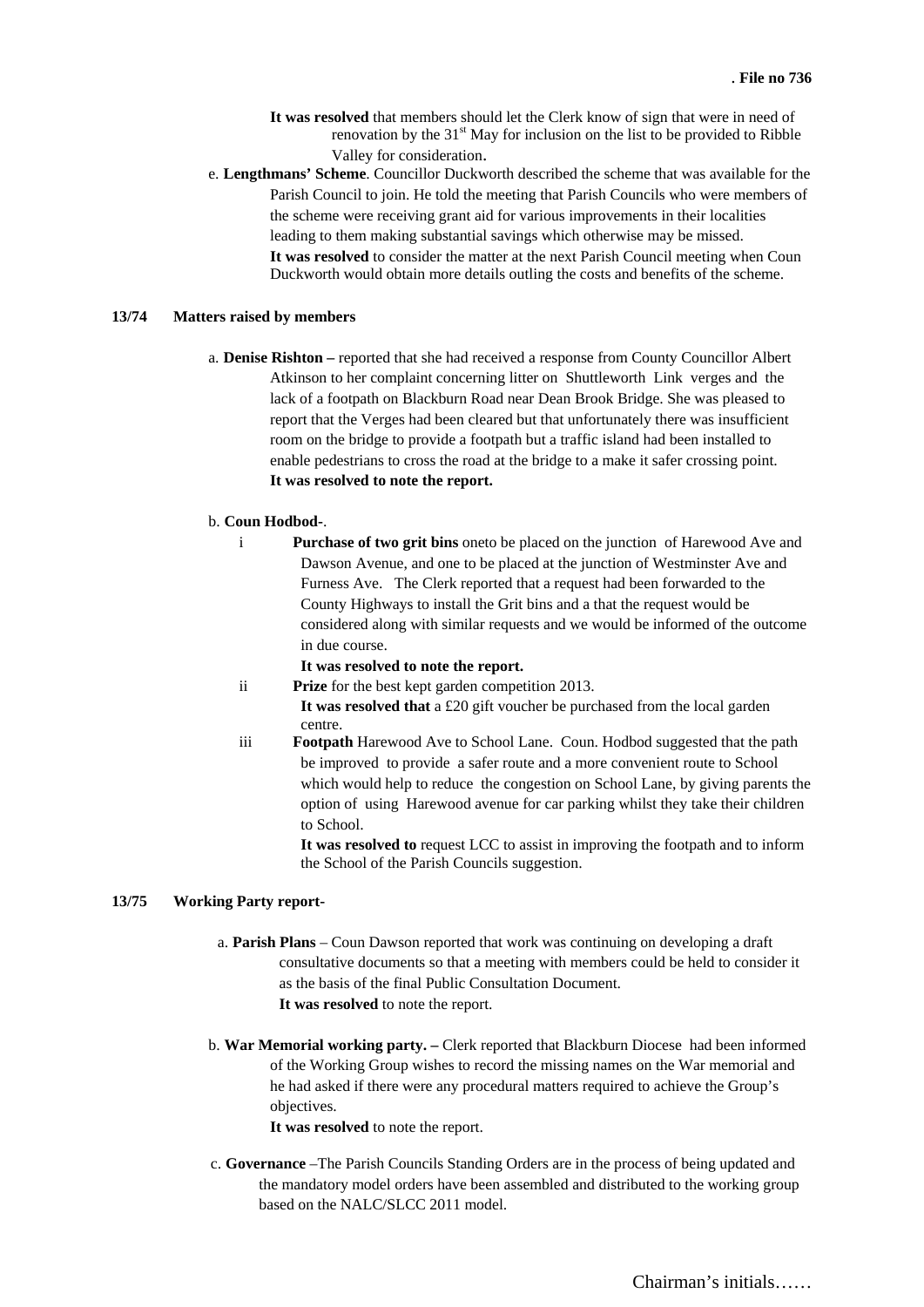**It was resolved** that optional model orders be added in line with the Parish's Standing order  $5<sup>th</sup>$  edition.

| 13/76<br><b>Planning</b> |
|--------------------------|
|--------------------------|

| <b>Application number</b><br>3/2013/0357 | Officer: : Graham Thorpe 414557                                                                                                                                                                            | Grid Reference 378308 436177                                                    |
|------------------------------------------|------------------------------------------------------------------------------------------------------------------------------------------------------------------------------------------------------------|---------------------------------------------------------------------------------|
| <b>Address</b>                           | Proposed erection of a 60.7. single wind turbine                                                                                                                                                           |                                                                                 |
| <b>Proposal</b>                          | <b>BB127QL</b>                                                                                                                                                                                             | Land to the North of Huntroyed Home Farm Huntroyde West, Whins Lane, Simonstone |
| <b>Parish Council</b>                    | It was agreed that Coun Dawson and Duckworth make enquires concerning the<br>application with a view to reporting their finding to members so that the Parish Council<br>can make an informed observation. |                                                                                 |

| <b>Application number</b> | Officer: :                                                                 | <b>Grid Reference</b> |
|---------------------------|----------------------------------------------------------------------------|-----------------------|
| 3/2013/0360               |                                                                            |                       |
| <b>Address</b>            | Wilkinson Farm Simonstone Lane Simonstone                                  |                       |
| <b>Proposal</b>           | Replacing Sunroom with Garden Room at Rear, Restore Stone surround and new |                       |
|                           | window frames and internal alterations                                     |                       |
| <b>Parish Council</b>     | No objection.                                                              |                       |

| <b>Application number</b> | <b>Officer: Mark Baldry:</b>                                                                                                                                                                                                                                                                                                                                    | 377173 424657 |
|---------------------------|-----------------------------------------------------------------------------------------------------------------------------------------------------------------------------------------------------------------------------------------------------------------------------------------------------------------------------------------------------------------|---------------|
| 3/2013/0362               |                                                                                                                                                                                                                                                                                                                                                                 |               |
| <b>Address</b>            | Witts end 13 Harewood Ave Simonstone                                                                                                                                                                                                                                                                                                                            |               |
| <b>Proposal</b>           | Car Port to cover existing car parking area                                                                                                                                                                                                                                                                                                                     |               |
| <b>Parish Council</b>     | Object to the on the following grounds ;-                                                                                                                                                                                                                                                                                                                       |               |
|                           | Env 3 design not in keeping with immediate neighbourhood, overbearing nature of the<br>proposal when viewed from he property immediately opposite, and the visual amenity is<br>not in keeping with the general design of Carleton Ave.<br>The property already has an established driveway and garage to the west of the house,<br>which appears to be unused. |               |

#### **13/77 Empirical Investments**

a. The Clerk read a letter to the meeting concerning "Benefits to the Local Community;

**It was resolved** to note the report.

#### **13/78 LCC-**

a. V**ariation in Planning Consultation** procedures- Consultation document emailed to members

**It was resolved** to note the consultation.

b. **Road Closure notice** on Sabden Road, Simonstone from 0930 hours until 1530 hours on Monday  $13<sup>th</sup>$  May 2013 until Friday  $17<sup>th</sup>$  May 2013.

**It was resolved** to place the notice on the notice boards

#### **13/79 RVBC**

a. **Parish Liaison Meeting A** list for the next municipal year has been received and forwarded to members.

**It was resolved** to note the dates.

#### **13/80 LALC**.

- a. **Ribble Valley Branch meeting**  $-30<sup>th</sup>$  April Councillor Duckworth reported;
	- i There had not been a presentation by David Padley of the County Environmental Project Team. on the County Councils Lengthman's Scheme.
	- ii that there had been a report from 3T Forum representative.
	- **It was resolved** to note the report
- b. **NALC Conference** Puting Communities First Sheffield 11<sup>th</sup> July £132. **It was resolved** that Coun Dawson attend the conference.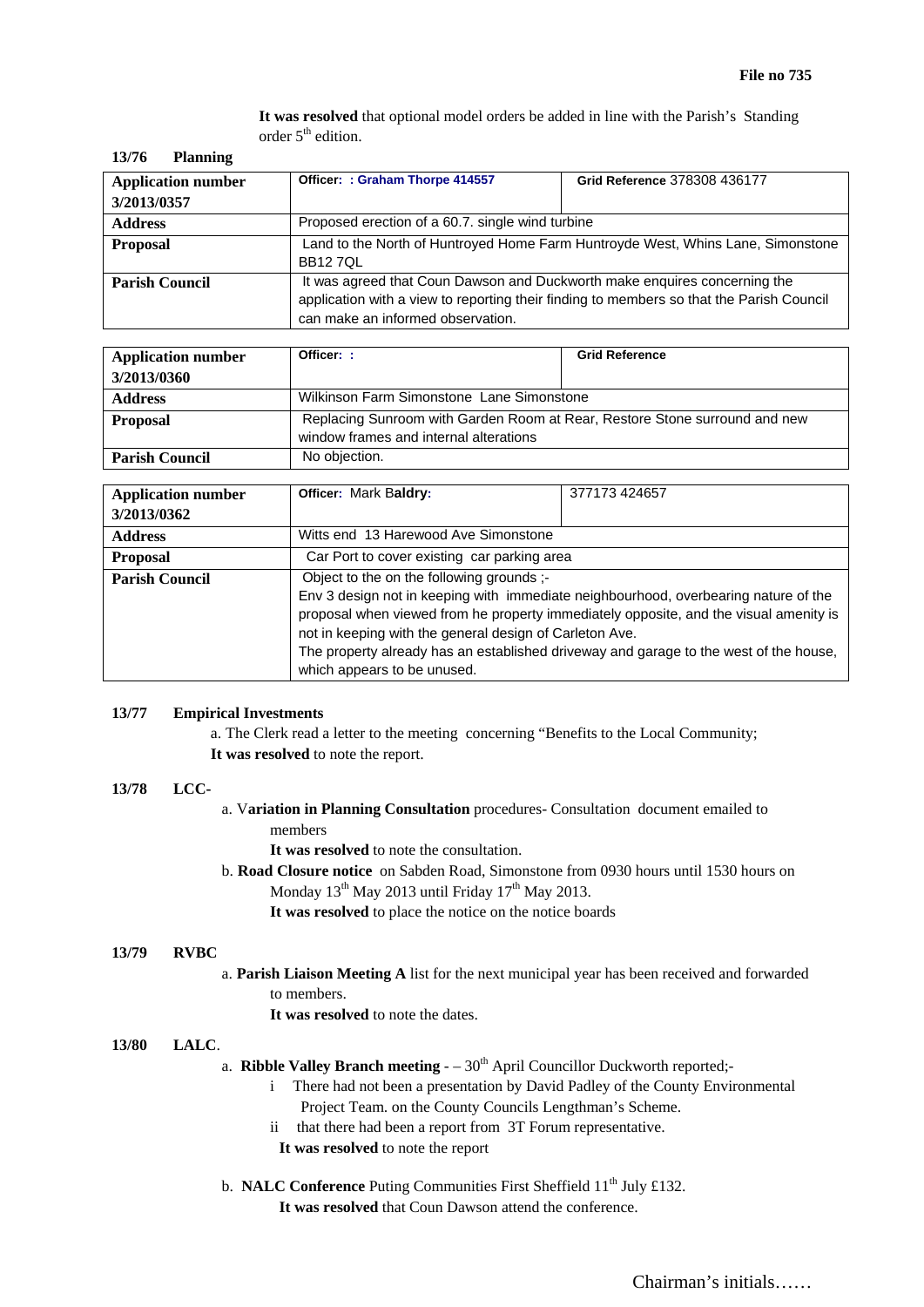## **13/81 CPRE – Annual General meeting -18th May at County Hall. It was resolved** that a member attend the meeting.

#### **13/82 Finance**

a. **To approve the Annual Governance Statement.**

**It was resolved** to approve the statement

#### b. **Payment of accounts**

|                                                                                | <i>i</i> Mrs Starkie                          | Garden Rent   | £50,00  |
|--------------------------------------------------------------------------------|-----------------------------------------------|---------------|---------|
|                                                                                | ii CPRE                                       | Subscription  | £29.00  |
|                                                                                | iii IR Hirst/M&H                              | PP Draw Prize | £30.00  |
|                                                                                | iv I R Hirst/Huntroyde GC Parish Garden Prize |               | £20.00  |
| It was resolved that the above accounts be paid                                |                                               |               |         |
|                                                                                | v Zurich Insurance Insurance                  |               | £240.61 |
| It was resolved that alternative quotes for insurance be obtained and the most |                                               |               |         |
|                                                                                | competitive quote be accepted.                |               |         |

#### **13/83 Borough Councillors reports** none

#### **13/84 Matters reported by members for consideration at future meetings**

#### a. **Development of single storey housing.**

#### **13/85 Matters for reporting to the appropriate authorities**.

a. Stake trees on Fountains Ave.

### The next Parish Council meeting will be held on 13<sup>th</sup> June 2013 at 7pm in the Old School, Simonstone **Lane, Simonstone.**

#### **INFORMATION ITEMS (no decisions incurring finance may be taken on these items)**

#### **1) RVBC.**

- a) Agenda Planning Committee meeting  $11<sup>th</sup>$  April
- b) Minutes and Proceedings of Council and Committees April 2013
- c) Agenda Parish Liaison Committee Meeting
- d) Accounts and Audit Committee  $27<sup>th</sup>$  March 2013.
- **2) LALC- News** letter March 2013**.**
- **3) LCC- Stan the Van** will be on the Stork Car park on Satruday the 15<sup>th</sup> of June 2013 12noon -4PM.
- **4) CPRE Annual General meeting -18th May County Hall**

**Chairman's …………………………...**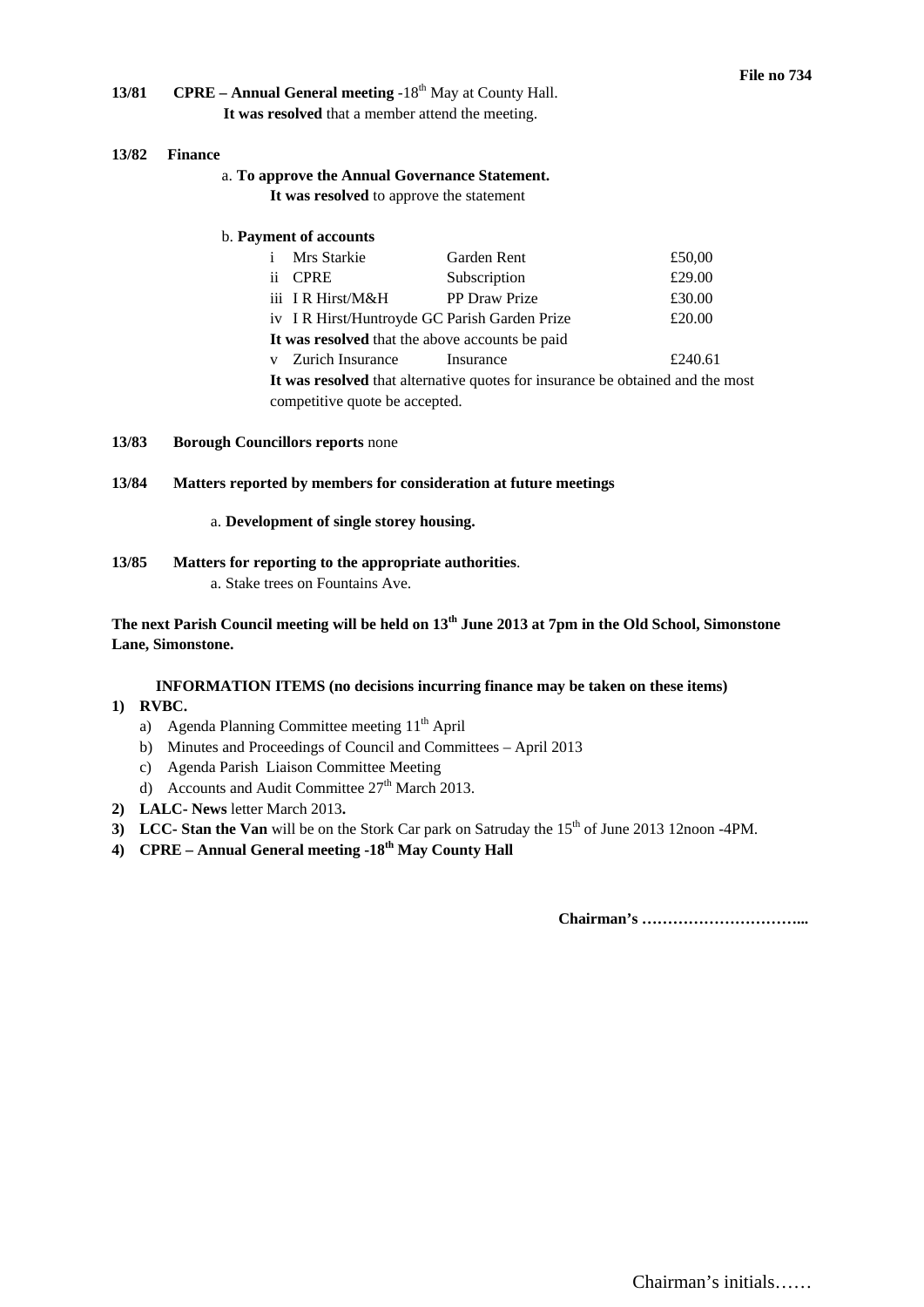Chairman's initials......